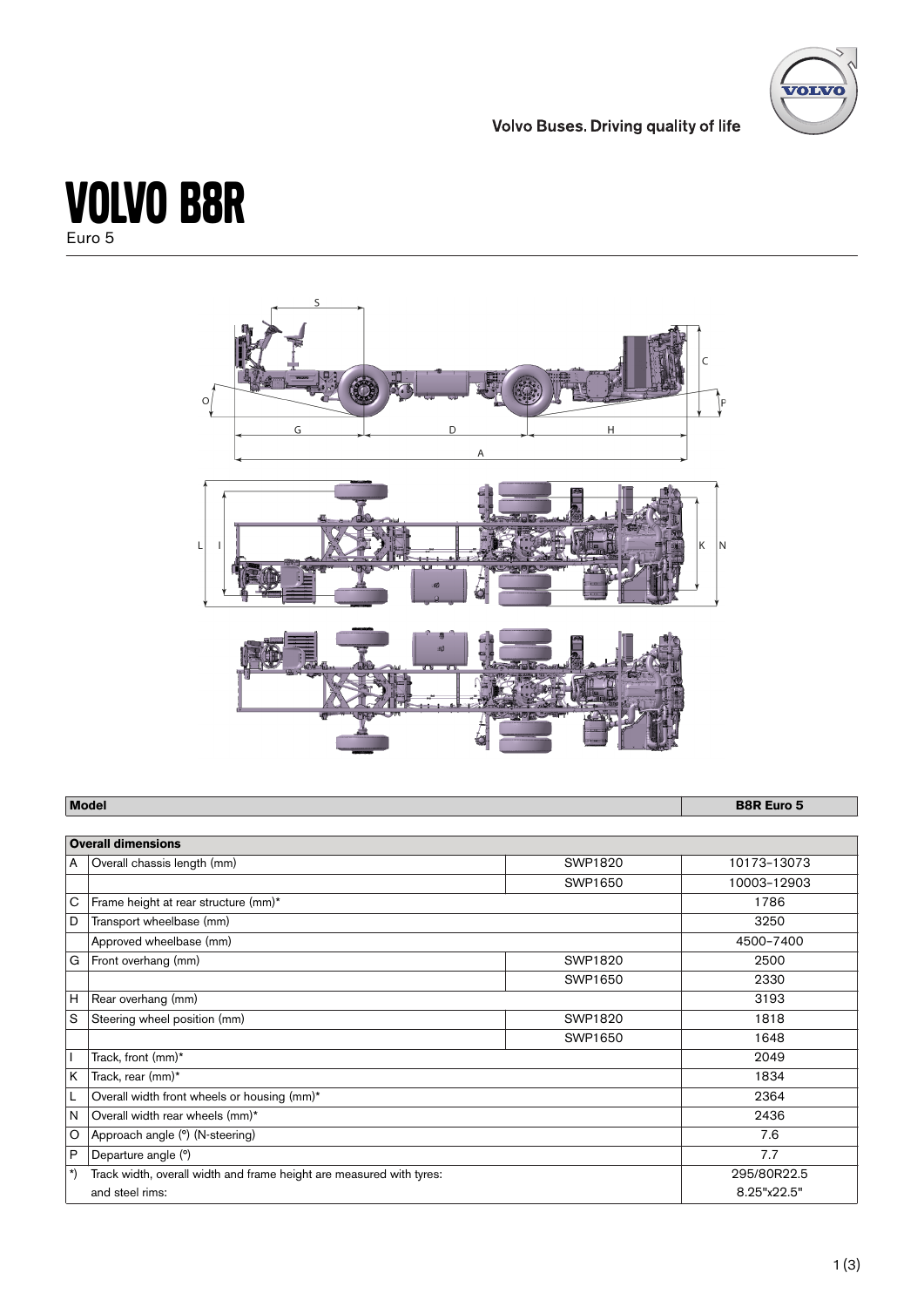# Volvo B8R

Euro 5

| <b>Model</b>                   | <b>B8R Euro 5</b> |  |
|--------------------------------|-------------------|--|
| Weights                        |                   |  |
| Permitted front axle load (kg) | 7500              |  |
| Permitted drive axle load (kg) | 12000             |  |

Permitted GVW (kg) 19500

| Engine                   | D <sub>8</sub> C |
|--------------------------|------------------|
| <b>Emission standard</b> | Euro 5           |
| Engine system            | SCR, Common rail |
| Displacement (dm3)       | 7.7              |
| Cylinders/arrangement    | 6/in-line        |
| <b>Engine rating</b>     | <b>D8C250</b>    |
| Output (hp)              | 250              |
| Output ISO 1585 (kW)     | 184              |
| Torque ISO 1585 (Nm)     | 950              |
| at engine speed (rpm)    | 1000-1800        |
| <b>Engine rating</b>     | <b>D8C330</b>    |
| Output (hp)              | 330              |
| Output ISO 1585 (kW)     | 243              |
| Torque ISO 1585 (Nm)     | 1200             |
| at engine speed (rpm)    | 1200-1600        |

| <b>Fuel tanks</b> |                           |  |
|-------------------|---------------------------|--|
| Diesel (L)        | 2x150, 300, 400, 450, 590 |  |
| Transport (L)     | 50                        |  |
| AdBlue (L)        | 50                        |  |

| <b>Transmission and axles</b> |                    |  |
|-------------------------------|--------------------|--|
|                               | <b>ZF 6AP1200C</b> |  |
| Gearboxes                     | <b>ZF ST1306B</b>  |  |
|                               | VOITH D854-6       |  |
| Front axle                    | <b>VOLVO RFS</b>   |  |
| Rear Axle                     | VOLVO RS1228C      |  |
| Differential lock             | Optional           |  |

### **Suspensions and steering**

| Air bellows, front      |                          |
|-------------------------|--------------------------|
| Air bellows, drive      |                          |
| Kneeling                | Optional                 |
| Max wheel angle         | $52^{\circ}$ ±1°         |
| Power steering          | Hydraulic power steering |
| Steering wheel position | LHD/RHD                  |